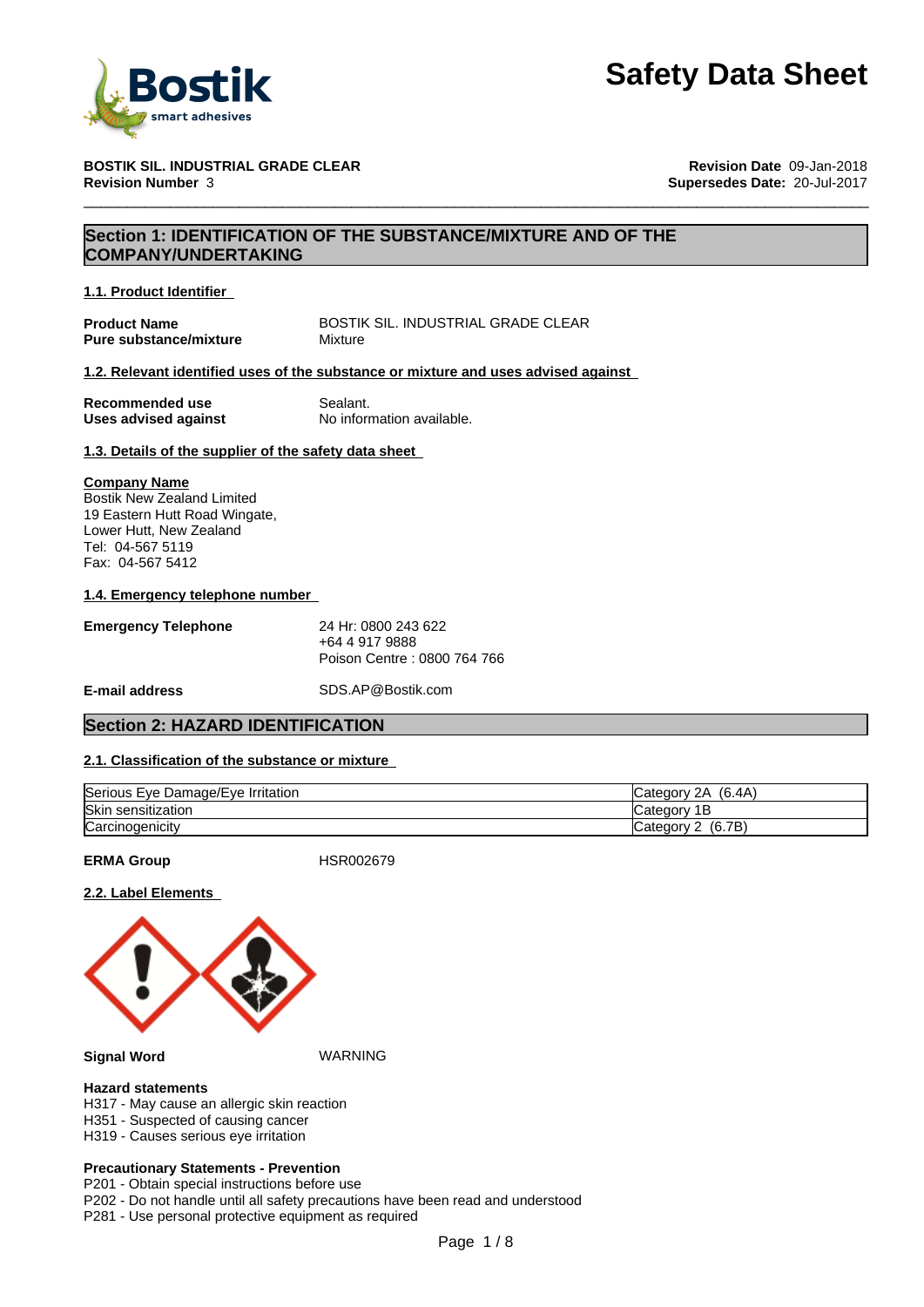# \_\_\_\_\_\_\_\_\_\_\_\_\_\_\_\_\_\_\_\_\_\_\_\_\_\_\_\_\_\_\_\_\_\_\_\_\_\_\_\_\_\_\_\_\_\_\_\_\_\_\_\_\_\_\_\_\_\_\_\_\_\_\_\_\_\_\_\_\_\_\_\_\_\_\_\_\_\_\_\_\_\_\_\_\_\_\_\_\_\_\_ **BOSTIK SIL. INDUSTRIAL GRADE CLEAR Revision Date** 09-Jan-2018

**Revision Number** 3 **Supersedes Date:** 20-Jul-2017

P264 - Wash face, hands and any exposed skin thoroughly after handling P261 - Avoid breathing dust/fume/gas/mist/vapors/spray P272 - Contaminated work clothing should not be allowed out of the workplace P280 - Wear protective gloves **Precautionary Statements - Response** P321 - Specific treatment (see supplemental first aid instructions on this label) **Skin** P302 + P352 - IF ON SKIN: Wash with plenty of soap and water P333 + P313 - If skin irritation or rash occurs: Get medical advice/attention P363 - Wash contaminated clothing before reuse **EYES** P305 + P351 + P338 - IF IN EYES: Rinse cautiously with water for several minutes. Remove contact lenses, if present and easy to do. Continue rinsing P337 + P313 - If eye irritation persists: Get medical advice/attention **Precautionary Statements - Storage** P405 - Store locked up **Precautionary Statements - Disposal** P501 - Dispose of contents/ container to an approved waste disposal plant

**2.3. Other Hazards**

## **Section 3: COMPOSITION/INFORMATION ON INGREDIENTS**

#### **3.1 Substances Mixture**

### **3.2 Mixtures**

| $\mathcal L$ hemical Name $\mathcal L$                                      | <b>CAS No</b> | Weight-% |
|-----------------------------------------------------------------------------|---------------|----------|
| $\sim$<br>"-(methvlsilvlidvne)trioxime<br>$\sim$<br>'-Butanone.<br>.<br>J.J | 22984-54-9    | - <5     |
| 2-Butanone.<br>oxime                                                        | 96-29-7       | ت>       |

*\*\*\* Any remaining ingredients are not hazardous*

## **Section 4: FIRST AID MEASURES**

#### **4.1. Description of first aid measures**

| <b>General Advice</b>                                            | If symptoms persist, call a physician. Do not breathe dust/fume/gas/mist/vapors/spray.<br>Do not get in eyes, on skin, or on clothing.                                                                                                                                                                                                                       |
|------------------------------------------------------------------|--------------------------------------------------------------------------------------------------------------------------------------------------------------------------------------------------------------------------------------------------------------------------------------------------------------------------------------------------------------|
| <b>Inhalation</b>                                                | Remove to fresh air. If breathing is irregular or stopped, administer artificial respiration.<br>Avoid direct contact with skin. Use barrier to give mouth-to-mouth resuscitation. Call a<br>physician. Immediate medical attention is not required. Move to fresh air in case of<br>accidental inhalation of vapors. If symptoms persist, call a physician. |
| <b>Skin Contact</b>                                              | Consult a physician if necessary. Wash off immediately with soap and plenty of water<br>while removing all contaminated clothes and shoes. Wash off immediately with soap and<br>plenty of water. Immediate medical attention is not required. If skin irritation persists, call<br>a physician.                                                             |
| Eye contact                                                      | Immediately flush with plenty of water. After initial flushing, remove any contact lenses<br>and continue flushing for at least 15 minutes. Keep eye wide open while rinsing. If<br>symptoms persist, call a physician. Rinse thoroughly with plenty of water for at least 15<br>minutes, lifting lower and upper eyelids. Consult a physician.              |
| Ingestion                                                        | Do NOT induce vomiting. Drink plenty of water. If symptoms persist, call a physician.<br>Rinse mouth. Clean mouth with water and drink afterwards plenty of water. Never give<br>anything by mouth to an unconscious person. Call a physician.                                                                                                               |
| <b>Self-Protection of the First Aider</b>                        | Use personal protective equipment as required.                                                                                                                                                                                                                                                                                                               |
| 4.2. Most important symptoms and effects, both acute and delayed |                                                                                                                                                                                                                                                                                                                                                              |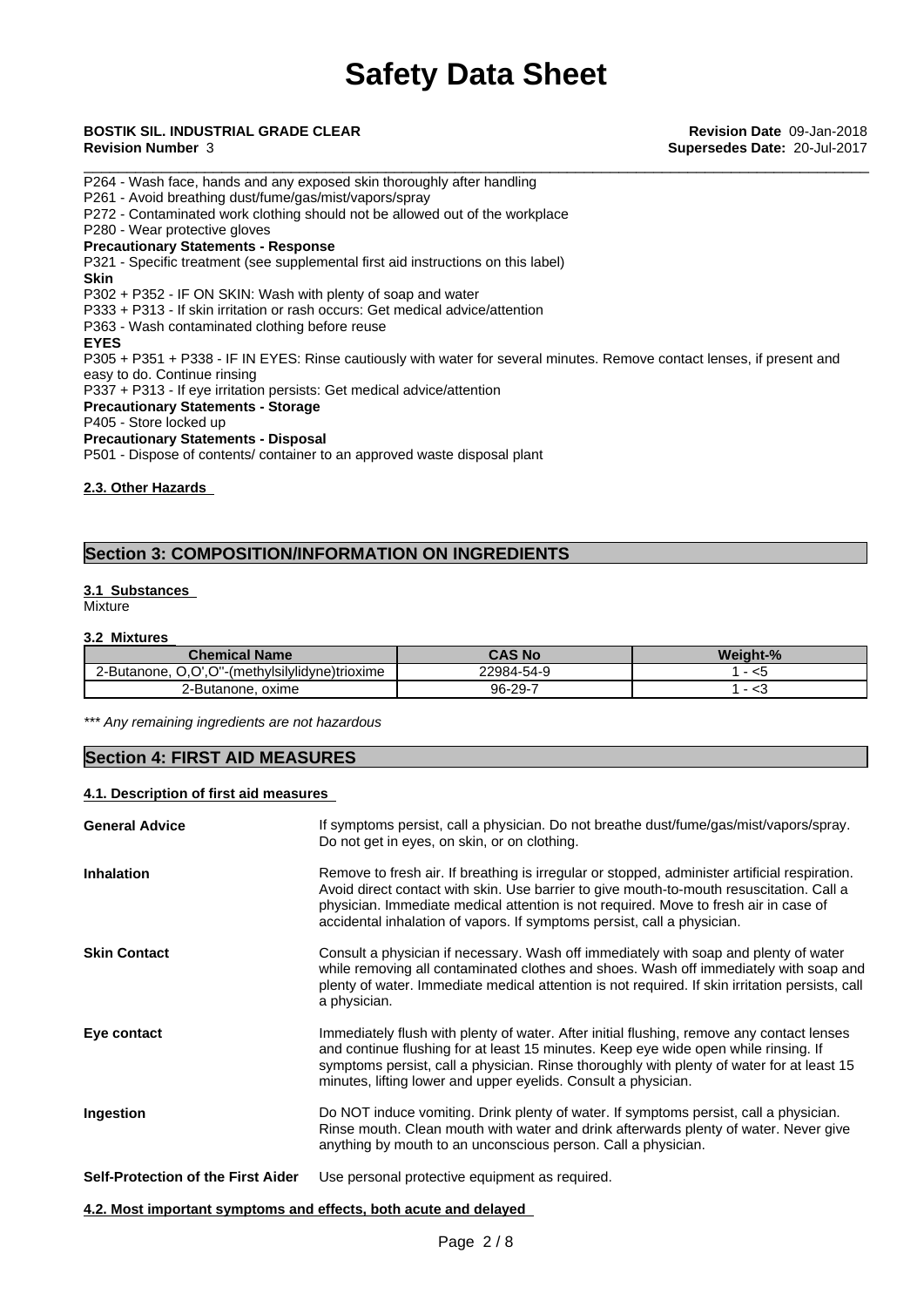| BOSTIK SIL. INDUSTRIAL GRADE CLEAR<br><b>Revision Number 3</b> |                                                                                                                                                                                                                                                                                         | Revision Date 09-Jan-2018<br>Supersedes Date: 20-Jul-2017 |  |
|----------------------------------------------------------------|-----------------------------------------------------------------------------------------------------------------------------------------------------------------------------------------------------------------------------------------------------------------------------------------|-----------------------------------------------------------|--|
| Symptoms                                                       | None known.                                                                                                                                                                                                                                                                             |                                                           |  |
|                                                                | 4.3. Indication of any immediate medical attention and special treatment needed                                                                                                                                                                                                         |                                                           |  |
| <b>Note to physicians</b>                                      | May cause sensitization of susceptible persons. Treat symptomatically.                                                                                                                                                                                                                  |                                                           |  |
| 4.4. Reference to Other Sections                               |                                                                                                                                                                                                                                                                                         |                                                           |  |
| <b>Reference to other sections</b>                             | Section 8: EXPOSURE CONTROLS/PERSONAL PROTECTION. Section 11:<br>TOXICOLOGY INFORMATION.                                                                                                                                                                                                |                                                           |  |
| <b>Section 5: FIRE-FIGHTING MEASURES</b>                       |                                                                                                                                                                                                                                                                                         |                                                           |  |
| 5.1. Extinguishing media                                       |                                                                                                                                                                                                                                                                                         |                                                           |  |
| <b>Suitable Extinguishing Media</b>                            | Use extinguishing measures that are appropriate to local circumstances and the<br>surrounding environment.                                                                                                                                                                              |                                                           |  |
| <b>Unsuitable Extinguishing Media</b>                          | No information available.                                                                                                                                                                                                                                                               |                                                           |  |
| 5.2. Special hazards arising from the substance or mixture     |                                                                                                                                                                                                                                                                                         |                                                           |  |
| Chemical                                                       | Specific Hazards Arising from the In the event of fire and/or explosion do not breathe fumes. May cause sensitization by<br>inhalation and skin contact. Thermal decomposition can lead to release of irritating and<br>toxic gases and vapors.                                         |                                                           |  |
| 5.3. Advice for firefighters                                   |                                                                                                                                                                                                                                                                                         |                                                           |  |
| Fire-fighters                                                  | Special Protective Equipment for Wear self-contained breathing apparatus and protective suit.                                                                                                                                                                                           |                                                           |  |
| <b>Section 6: ACCIDENTAL RELEASE MEASURES</b>                  |                                                                                                                                                                                                                                                                                         |                                                           |  |
|                                                                | 6.1. Personal precautions, protective equipment and emergency procedures                                                                                                                                                                                                                |                                                           |  |
| <b>Personal Precautions</b>                                    | Avoid contact with skin, eyes or clothing. Use personal protective equipment as required.<br>Evacuate personnel to safe areas. Keep people away from and upwind of spill/leak.                                                                                                          |                                                           |  |
| 6.2. Environmental precautions                                 |                                                                                                                                                                                                                                                                                         |                                                           |  |
| <b>Environmental Precautions</b>                               | Prevent entry into waterways, sewers, basements or confined areas. Do not flush into<br>surface water or sanitary sewer system. Prevent further leakage or spillage if safe to do<br>so. Prevent product from entering drains. See Section 12 for additional Ecological<br>Information. |                                                           |  |
| 6.3. Methods and material for containment and cleaning up      |                                                                                                                                                                                                                                                                                         |                                                           |  |
| <b>Methods for Containment</b>                                 | Prevent further leakage or spillage if safe to do so.                                                                                                                                                                                                                                   |                                                           |  |
| Methods for cleaning up                                        | Cover liquid spill with sand, earth or other non-combustible absorbent material. Cover<br>powder spill with plastic sheet or tarp to minimize spreading. Pick up and transfer to<br>properly labeled containers. Soak up with inert absorbent material. Dam up.                         |                                                           |  |

**6.4. Reference to other sections**

| Reference to other sections | Section 7: HANDLING AND STORAGE                  |
|-----------------------------|--------------------------------------------------|
|                             | Section 8: EXPOSURE CONTROLS/PERSONAL PROTECTION |
|                             | Section 13: DISPOSAL CONSIDERATIONS              |

## **Section 7: HANDLING AND STORAGE**

### **7.1. Precautions for safe handling**

Advice on safe handling **Audiciana Avoid contact with skin, eyes or clothing. Wash contaminated clothing before reuse. Do** not eat, drink or smoke when using this product. Use personal protective equipment as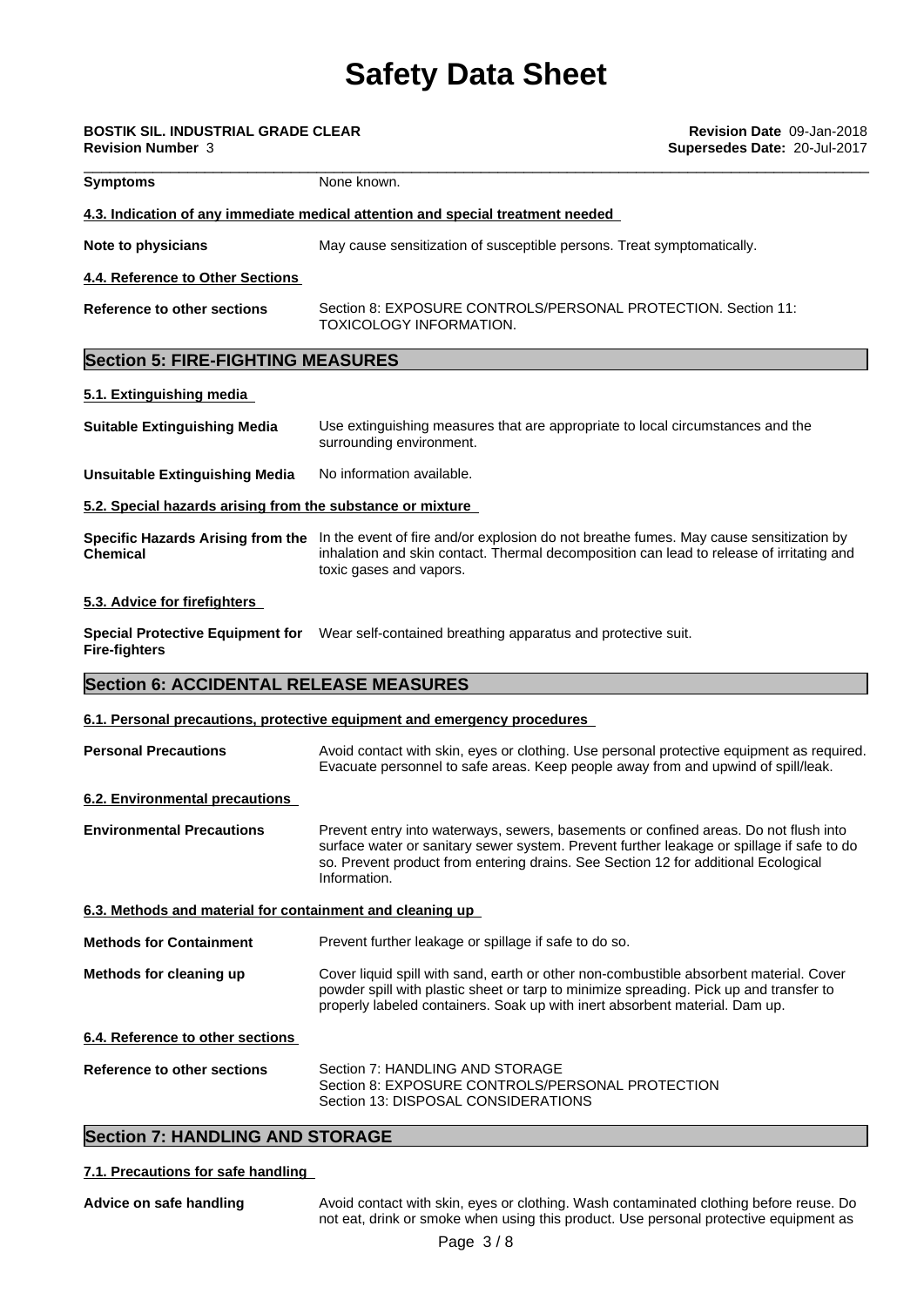## \_\_\_\_\_\_\_\_\_\_\_\_\_\_\_\_\_\_\_\_\_\_\_\_\_\_\_\_\_\_\_\_\_\_\_\_\_\_\_\_\_\_\_\_\_\_\_\_\_\_\_\_\_\_\_\_\_\_\_\_\_\_\_\_\_\_\_\_\_\_\_\_\_\_\_\_\_\_\_\_\_\_\_\_\_\_\_\_\_\_\_ **BOSTIK SIL. INDUSTRIAL GRADE CLEAR Revision Date** 09-Jan-2018 **Revision Number** 3 **Supersedes Date:** 20-Jul-2017

required. Do not breathe dust/fume/gas/mist/vapors/spray. Use with local exhaust ventilation. **7.2. Conditions for safe storage, including any incompatibilities General Hygiene Considerations** When using do not eat, drink or smoke. Regular cleaning of equipment, work area and clothing is recommended. **Storage Conditions** Keep container tightly closed in a dry and well-ventilated place. Keep out of the reach of children. Keep containers tightly closed in a cool, well-ventilated place. Keep in properly labeled containers. Keep container tightly closed and dry. Product cures with moisture. **Incompatible Materials** No information available **7.3. Specific end use(s) Other Information** No information available. **7.4. References to Other Sections Reference to other sections** Section 13: DISPOSAL CONSIDERATIONS. Section 10: STABILITY AND REACTIVITY.

## **Section 8: EXPOSURE CONTROLS/PERSONAL PROTECTION**

## **8.1. Control parameters**

## **Exposure Limits**

This product, as supplied, does not contain any hazardous materials with occupational exposure limits established by the region specific regulatory bodies

| Derived No Effect Level (DNEL)                                              | No information available                                                                                                                                                                                                                                                 |
|-----------------------------------------------------------------------------|--------------------------------------------------------------------------------------------------------------------------------------------------------------------------------------------------------------------------------------------------------------------------|
| <b>Predicted No Effect Concentration</b> No information available<br>(PNEC) |                                                                                                                                                                                                                                                                          |
| <b>OTHER INFORMATION</b>                                                    | No information available                                                                                                                                                                                                                                                 |
| 8.2. Exposure controls                                                      |                                                                                                                                                                                                                                                                          |
| <b>Engineering Controls</b>                                                 | Ensure adequate ventilation, especially in confined areas.                                                                                                                                                                                                               |
| <b>PPE - Personal Protection Equipment</b>                                  |                                                                                                                                                                                                                                                                          |
| <b>Eye/Face Protection</b><br><b>Skin and Body Protection</b>               | Wear safety glasses with side shields (or goggles).<br>Wear suitable protective clothing. No special technical protective measures are<br>necessary under normal conditions.                                                                                             |
| <b>Hand Protection</b>                                                      | Wear suitable chemical resistant gloves. The selection of suitable gloves does not only<br>depend on the material, but also on further marks of quality and various manufacturers.                                                                                       |
| <b>Respiratory Protection</b>                                               | No protective equipment is needed under normal use conditions. Respiratory protection<br>required in insufficiently ventilated working areas and during spraying. An air-fed mask,<br>or for short periods of work, a combination of professional filter is recommended. |
| <b>General Hygiene</b><br><b>Considerations</b>                             | Do not eat, drink or smoke when using this product. Wash hands thoroughly after<br>handling. Avoid contact with skin, eyes or clothing. Take off contaminated clothing and<br>wash before reuse.                                                                         |

**Environmental Exposure Controls** Do not allow into any sewer, on the ground or into any body of water.

## **Section 9: PHYSICAL AND CHEMICAL PROPERTIES**

#### **9.1. Information on basic physical and chemical properties**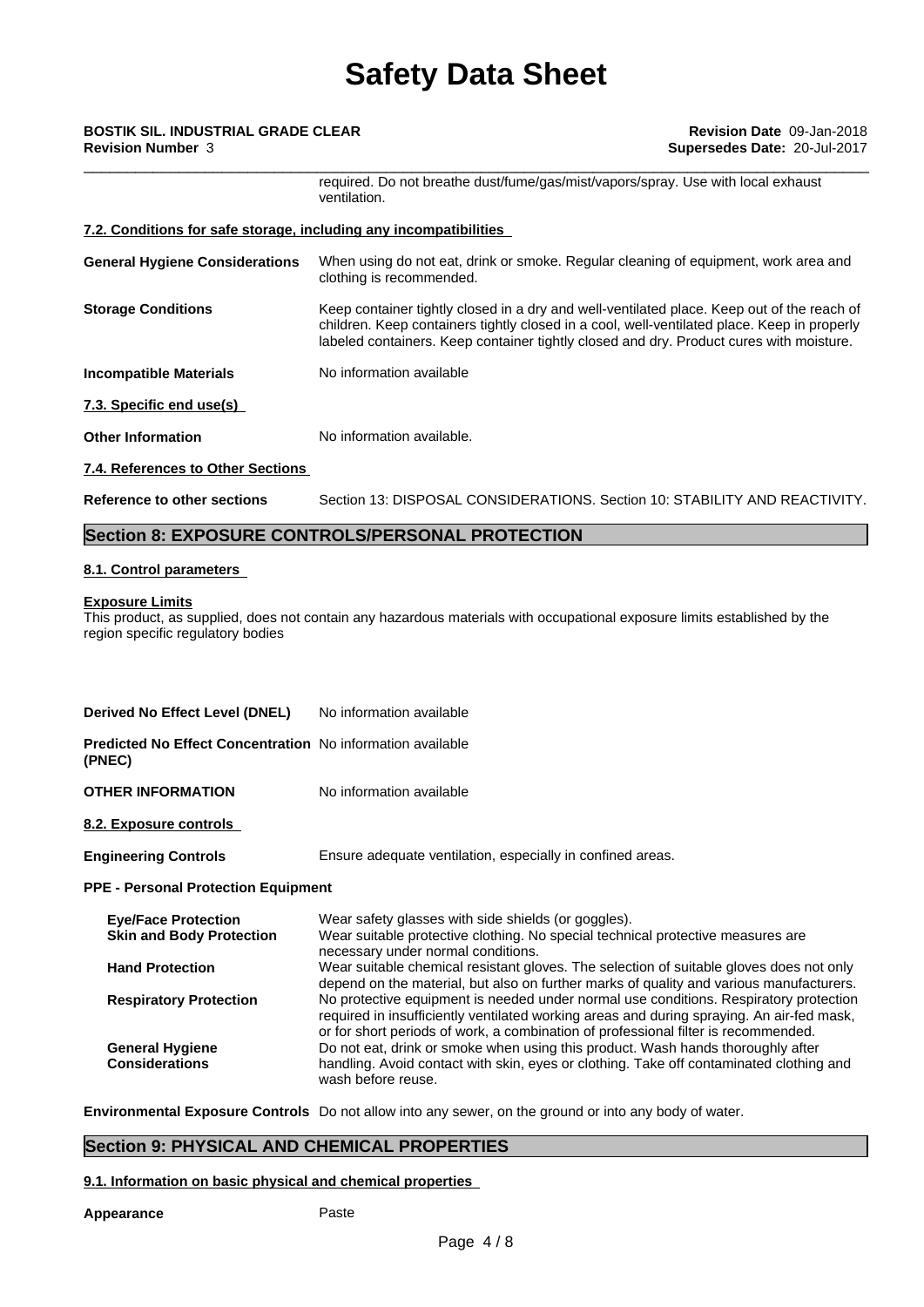\_\_\_\_\_\_\_\_\_\_\_\_\_\_\_\_\_\_\_\_\_\_\_\_\_\_\_\_\_\_\_\_\_\_\_\_\_\_\_\_\_\_\_\_\_\_\_\_\_\_\_\_\_\_\_\_\_\_\_\_\_\_\_\_\_\_\_\_\_\_\_\_\_\_\_\_\_\_\_\_\_\_\_\_\_\_\_\_\_\_\_ **BOSTIK SIL. INDUSTRIAL GRADE CLEAR Revision Date** 09-Jan-2018 **Revision Number** 3 **Supersedes Date:** 20-Jul-2017

| Clear, colorless         |                |
|--------------------------|----------------|
| Characteristic           |                |
| No information available |                |
| Values                   | <b>Remarks</b> |
| No information available |                |
| No information available |                |
| No information available |                |
| No information available |                |
| No information available |                |
| No information available |                |
|                          |                |
| No information available |                |
| No information available |                |
| No information available |                |
| No information available |                |
| No information available |                |
| No information available |                |
| No information available |                |
| No information available |                |
| No information available |                |
| No information available |                |
|                          |                |

**Explosive Properties**<br> **Oxidizing Properties**<br>
No information available **Kinematic Viscosity**<br> **Communicipal Interval 2** No information available<br>
No information available

**9.2. Other information Solvent content (%) Density** 1 g/cm<sup>3</sup><br> **Bulk Density** 1 **Density** No inform **VOC** 51 g/L

**No information available Dynamic Viscosity** No information available

No information available<br>No information available **Molecular Weight No information available**<br> **Solvent content (%)** No information available **Solid content (%)** No information available **No information available** 

**Remarks • Method**<br>available

## **Section 10: STABILITY AND REACTIVITY**

| SECUOIL IV. STADILITT AND REACTIVITT                                    |                                                     |
|-------------------------------------------------------------------------|-----------------------------------------------------|
| 10.1. Reactivity                                                        |                                                     |
| Reactivity                                                              | None under normal use conditions.                   |
| 10.2. Chemical stability                                                |                                                     |
| 10.3. Possibility of hazardous reactions                                |                                                     |
| <b>Possibility of Hazardous Reactions</b> None under normal processing. |                                                     |
| <b>Hazardous Polymerization</b>                                         | None under normal processing.                       |
| 10.4. Conditions to avoid                                               |                                                     |
| <b>Conditions to avoid</b>                                              | Protect from moisture. Product cures with moisture. |
| 10.5. Incompatible materials                                            |                                                     |
| <b>Incompatible Materials</b>                                           | No information available.                           |
| 10.6. Hazardous decomposition products                                  |                                                     |
| <b>Hazardous decomposition</b><br>products                              | None under normal use conditions.                   |

## **Section 11: TOXICOLOGY INFORMATION**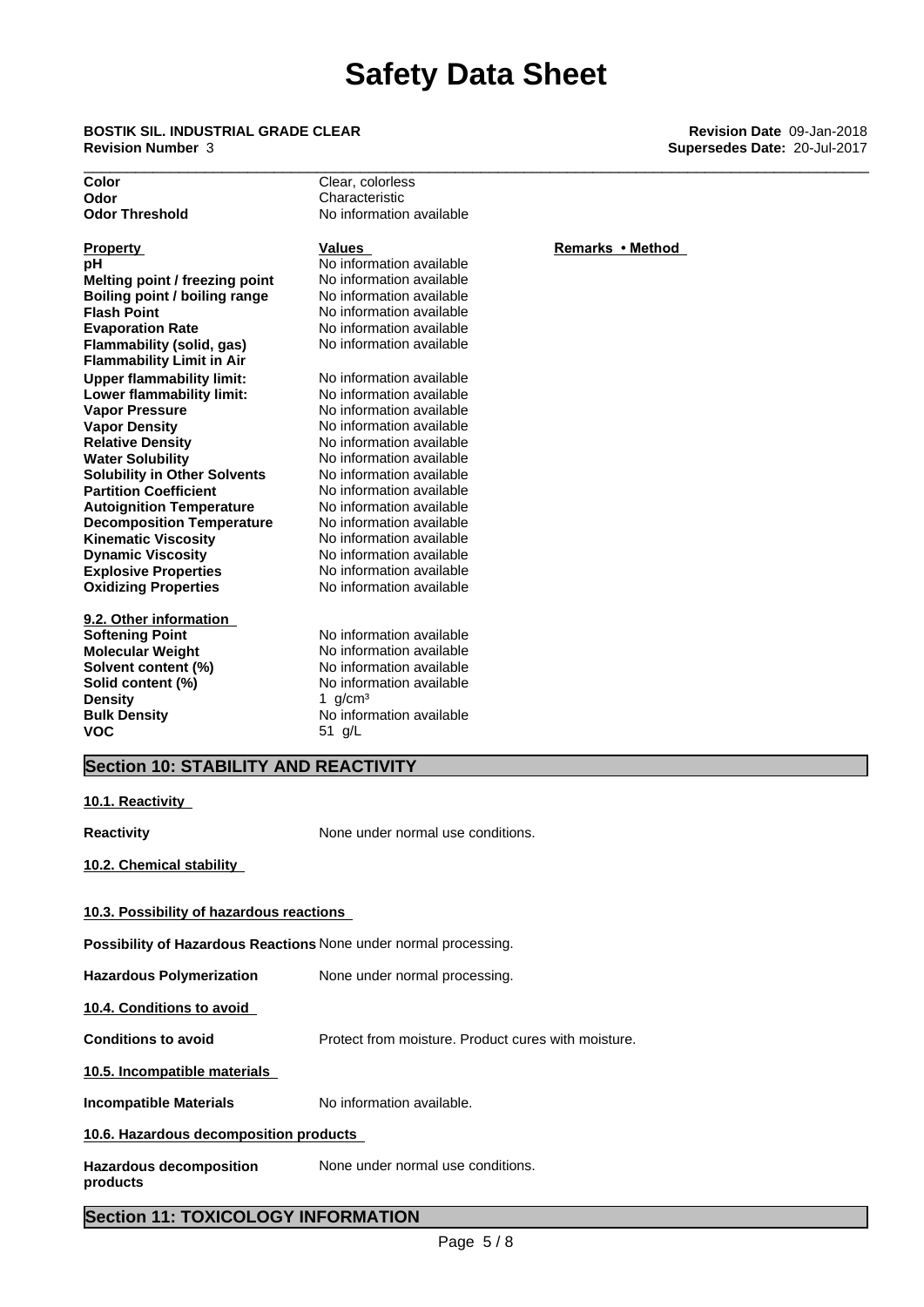### **11.1. Information on toxicological effects**

#### **Acute Toxicity**

| <b>Product Information</b> | Product does not present an acute toxicity hazard based on known or supplied<br>information. |
|----------------------------|----------------------------------------------------------------------------------------------|
| <b>Inhalation</b>          | No data available.                                                                           |
| Eye contact                | No data available.                                                                           |
| <b>Skin Contact</b>        | No data available.                                                                           |
| Ingestion                  | No data available.                                                                           |

#### **Numerical measures of toxicity**

#### **Unknown acute toxicity**

0 % of the mixture consists of ingredient(s) of unknown acute oral toxicity

4.9 % of the mixture consists of ingredient(s) of unknown acute dermal toxicity

6.9 % of the mixture consists of ingredient(s) of unknown acute inhalation toxicity (gas)

6.9 % of the mixture consists of ingredient(s) of unknown acute inhalation toxicity (vapor)

6.9 % of the mixture consists of ingredient(s) of unknown acute inhalation toxicity (dust/mist)

| <b>Chemical Name</b>                               | Oral LD50                               | Dermal LD50                                    | <b>Inhalation LC50</b>               |
|----------------------------------------------------|-----------------------------------------|------------------------------------------------|--------------------------------------|
| 2-Butanone.<br>O,O',O''-(methylsilylidyne)trioxime | $LD50 = 2463$ mg/Kg (Rat)<br>(OECD 401) | LD50 >2000 mg/Kg (Rat)<br>(OECD guideline 402) |                                      |
| 22984-54-9                                         |                                         |                                                |                                      |
| 2-Butanone, oxime<br>96-29-7                       | $= 930$ mg/kg (Rat)                     | 1000 - 1800 mg/kg (<br>(Rabbit)                | $>$ 4800 mg/m <sup>3</sup> (Rat) 4 h |

## **Delayed and immediate effects as well as chronic effects from short and long-term exposure**

| <b>Skin Corrosion/Irritation</b><br>Serious Eye Damage/Eye Irritation No information available.<br><b>Sensitization</b><br><b>Germ Cell Mutagenicity</b><br><b>Reproductive Toxicity</b><br><b>STOT - Single Exposure</b><br><b>STOT - Repeated Exposure</b> | No information available.<br>No information available.<br>No information available.<br>Repeated inhalation or oral exposure of mice and rats to octamethylcyclotetrasiloxane<br>produced an increase in liver size. No gross histopathological or significant clinical<br>chemistry effects were observed. An increase in liver metabolizing enzymes, as well as<br>a transient increase in the number of normal cells (hyperplasia) followed by an increase<br>in cell size (hypertrophy) were determined to be the underlying causes of the liver<br>enlargement. The biochemical mechanisms producing these effects are highly sensitive<br>in rodents, while similar mechanisms in humans are insensitive. Good industrial hygiene<br>practice minimizes inhalation exposure to any chemical. In developmental toxicity<br>studies in which rats and rabbits were exposed to octamethylcyclotetrasiloxane by vapor<br>inhalation at concentrations up to 700 ppm and 500 ppm respectively, no teratogenic<br>effects were observed. Octamethylcyclotetrasiloxane administered to rats by whole body<br>inhalation at concentrations of 500 and 700 ppm for 70 days prior to mating, through<br>mating, gestation and lactation resulted in decreases in live litter size. Additionally,<br>increases in the incidence of deliveries of offspring extending over an unusually long<br>time period (dystocia) were observed at these concentrations. Statistically significant<br>alterations in these parameters were not observed in the lower concentrations evaluated<br>(300 and 70 ppm). In a previous range-finding study, rats exposed to vapor<br>concentrations of 700 ppm had decreases in the number of implantation sites and live<br>litter size. The significance of these findings to humans is not known. Classification is<br>based on mixture calculation methods based on component data.<br>No information available.<br>No information available. |
|--------------------------------------------------------------------------------------------------------------------------------------------------------------------------------------------------------------------------------------------------------------|---------------------------------------------------------------------------------------------------------------------------------------------------------------------------------------------------------------------------------------------------------------------------------------------------------------------------------------------------------------------------------------------------------------------------------------------------------------------------------------------------------------------------------------------------------------------------------------------------------------------------------------------------------------------------------------------------------------------------------------------------------------------------------------------------------------------------------------------------------------------------------------------------------------------------------------------------------------------------------------------------------------------------------------------------------------------------------------------------------------------------------------------------------------------------------------------------------------------------------------------------------------------------------------------------------------------------------------------------------------------------------------------------------------------------------------------------------------------------------------------------------------------------------------------------------------------------------------------------------------------------------------------------------------------------------------------------------------------------------------------------------------------------------------------------------------------------------------------------------------------------------------------------------------------------------------------------------------------------|
| <b>Target Organ Effects</b>                                                                                                                                                                                                                                  | Liver.                                                                                                                                                                                                                                                                                                                                                                                                                                                                                                                                                                                                                                                                                                                                                                                                                                                                                                                                                                                                                                                                                                                                                                                                                                                                                                                                                                                                                                                                                                                                                                                                                                                                                                                                                                                                                                                                                                                                                                    |
| <b>Aspiration hazard</b>                                                                                                                                                                                                                                     | No information available.                                                                                                                                                                                                                                                                                                                                                                                                                                                                                                                                                                                                                                                                                                                                                                                                                                                                                                                                                                                                                                                                                                                                                                                                                                                                                                                                                                                                                                                                                                                                                                                                                                                                                                                                                                                                                                                                                                                                                 |
| Carcinogenicity                                                                                                                                                                                                                                              | The following substance(s) are classified in Annex VI CLP (1272/2008) as carcinogenic.                                                                                                                                                                                                                                                                                                                                                                                                                                                                                                                                                                                                                                                                                                                                                                                                                                                                                                                                                                                                                                                                                                                                                                                                                                                                                                                                                                                                                                                                                                                                                                                                                                                                                                                                                                                                                                                                                    |

## **Section 12: ECOLOGICAL INFORMATION**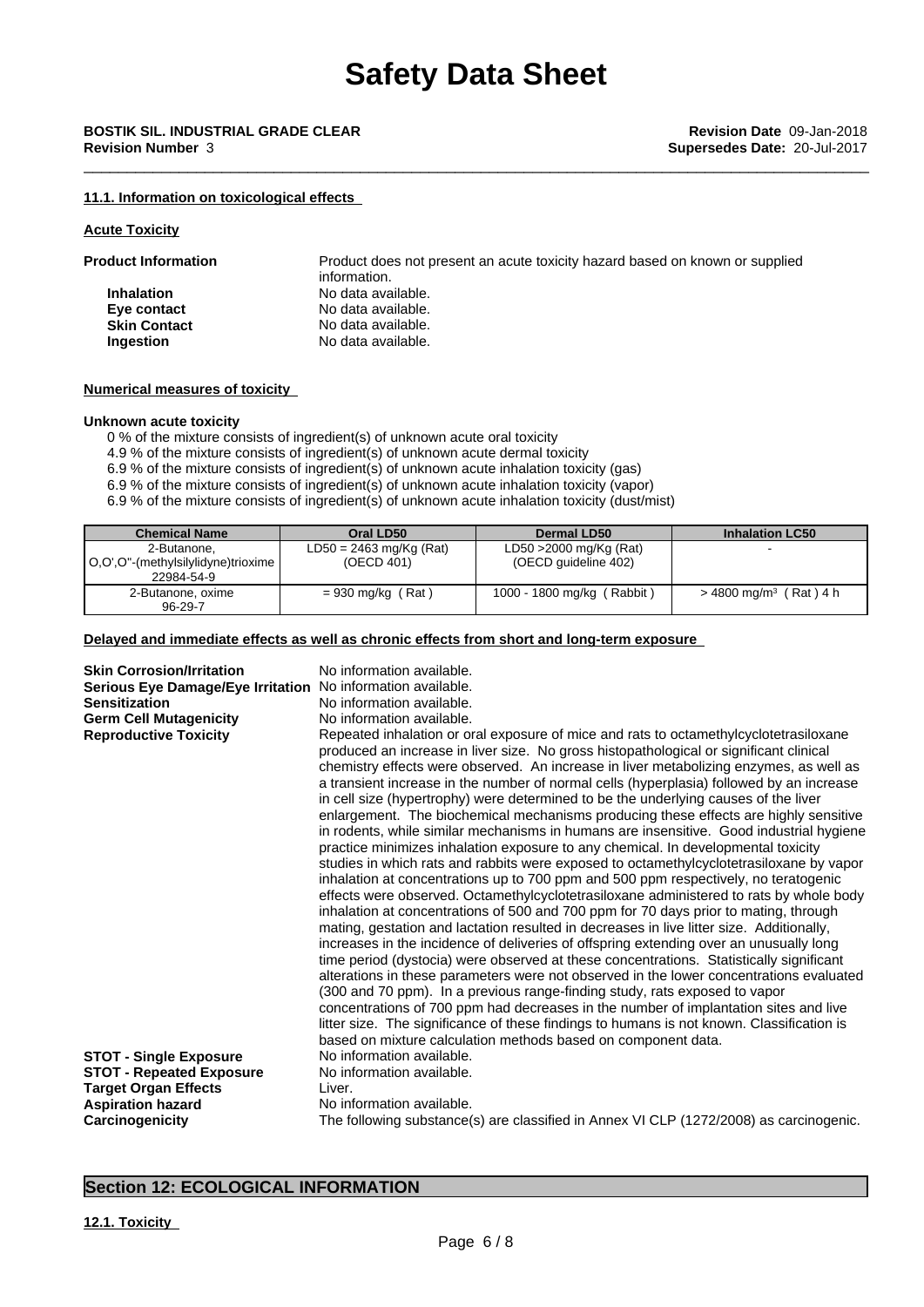# \_\_\_\_\_\_\_\_\_\_\_\_\_\_\_\_\_\_\_\_\_\_\_\_\_\_\_\_\_\_\_\_\_\_\_\_\_\_\_\_\_\_\_\_\_\_\_\_\_\_\_\_\_\_\_\_\_\_\_\_\_\_\_\_\_\_\_\_\_\_\_\_\_\_\_\_\_\_\_\_\_\_\_\_\_\_\_\_\_\_\_ **BOSTIK SIL. INDUSTRIAL GRADE CLEAR Revision Date** 09-Jan-2018

## **Ecotoxicity**

#### **Product Information**

Harmful to aquatic life with long lasting effects.

#### **Component Information**

Data obtained on the component(s) include

| <b>Chemical Name</b>               | Algae/aquatic plants      | <b>Fish</b>                       | <b>Crustacea</b>                |
|------------------------------------|---------------------------|-----------------------------------|---------------------------------|
| 2-Butanone,                        |                           | EC50 (96h) >120 mg/L Fish         |                                 |
| O,O',O"-(methylsilylidyne)trioxime |                           | (Oncorhynchus mykiss)Freshwater   |                                 |
| 22984-54-9                         |                           | static                            |                                 |
|                                    |                           | (OECD quideline 203)              |                                 |
| 2-Butanone, oxime                  | EC50 72 h = 83 mg/L       | LC50 96 h 777 - 914 mg/L          | EC50 48 h = $750$ mg/L (Daphnia |
| $96 - 29 - 7$                      | (Desmodesmus subspicatus) | (Pimephales promelas)             | magna)                          |
|                                    |                           | flow-through) LC50 96 h 320 -     |                                 |
|                                    |                           | 1000 mg/L (Leuciscus idus static) |                                 |
|                                    |                           | LC50 96 h = $760$ mg/L (Poecilia  |                                 |
|                                    |                           | reticulata static)                |                                 |

### **12.2. Persistence and degradability**

No information available.

#### **12.3. Bioaccumulative potential**

No information available.

### **12.4. Mobility in soil**

No information available.

#### **12.5. Results of PBT and vPvB assessment**

The components in this formulation do not meet the criteria for classification as PBT or vPvB.

### **12.6. Other adverse effects**

No information available.

## **Section 13: DISPOSAL CONSIDERATIONS**

#### **13.1. Waste treatment methods**

| <b>Waste from Residues/Unused</b> | Disposal should be in accordance with applicable regional, national and local laws and                 |
|-----------------------------------|--------------------------------------------------------------------------------------------------------|
| <b>Products</b>                   | regulations.                                                                                           |
| <b>Contaminated Packaging</b>     | Disposal should be in accordance with applicable regional, national and local laws and<br>regulations. |

## **Section 14: TRANSPORTATION INFORMATION**

| <b>IMDG</b> | Not regulated |
|-------------|---------------|
| <u>IATA</u> | Not regulated |
| <b>ADR</b>  | Not regulated |

## **Section 15: REGULATORY INFORMATION**

## **National Regulations**